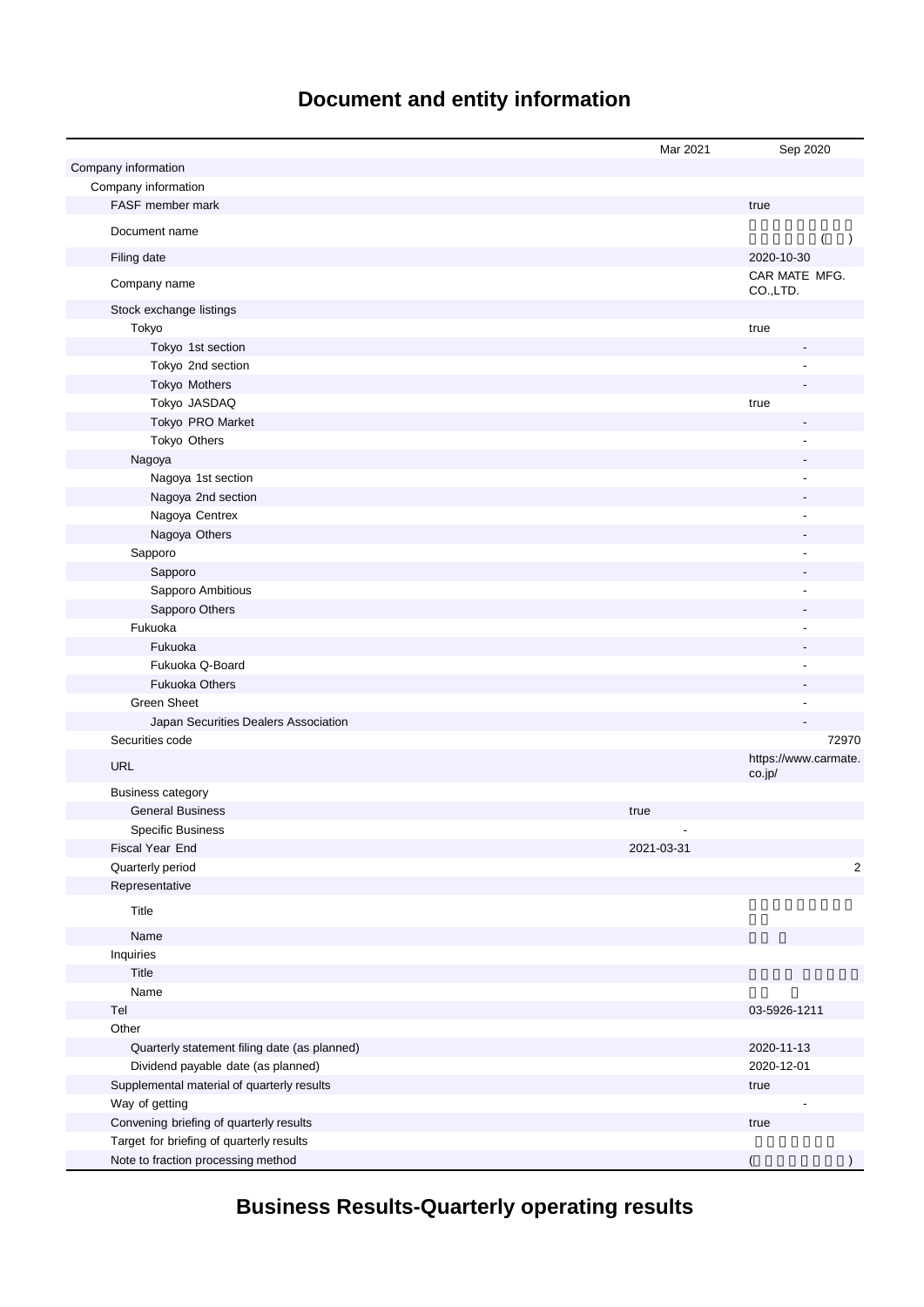|                                                    | Sep 2020 | Sep 2019 |
|----------------------------------------------------|----------|----------|
| Quarterly operating results                        |          |          |
| Quarterly operating results                        |          |          |
| Consolidated operating results                     |          |          |
| Consolidated income statements information         |          |          |
| Net sales                                          |          |          |
| Net sales                                          | 6,979    | 7,912    |
| % change                                           | $-11.8$  | $-10.8$  |
| Operating profit                                   |          |          |
| Operating profit                                   | 352      | 402      |
| % change                                           | $-12.4$  | 864.0    |
| Ordinary profit                                    |          |          |
| Ordinary profit                                    | 326      | 399      |
| % change                                           | $-18.1$  | 470.0    |
| Profit attributable to owners of parent            |          |          |
| Profit attributable to owners of parent            | 221      | 301      |
| % change                                           | $-26.7$  | 566.4    |
| Note to consolidated income statements information |          |          |
| Comprehensive income                               |          |          |
| Comprehensive income                               | 277      | 276      |
| Change in comprehensive income                     | 0.3      |          |
| Other consolidated operating results               |          |          |
| Basic earnings per share (Yen)                     | 31.34    | 42.73    |
| Diluted earnings per share (Yen)                   |          |          |
| Note to consolidated operating results             |          |          |
| Note to operating results                          |          |          |

# **Business Results-Quarterly financial positions**

|  |  | (in millions of yens) |  |
|--|--|-----------------------|--|
|--|--|-----------------------|--|

|                                          | Sep 2020 | Mar 2020 |
|------------------------------------------|----------|----------|
| Quarterly financial positions            |          |          |
| Quarterly financial positions            |          |          |
| Consolidated financial positions         |          |          |
| Total assets                             | 17,916   | 19,080   |
| Net assets                               | 12,284   | 12,090   |
| Capital adequacy ratio (%)               | 68.6     | 63.4     |
| Net assets per share (Yen)               | 1.741.41 | 1,714.02 |
| Note to consolidated financial positions |          |          |
| Owner's equity                           | 12,284   | 12,090   |
| Note to financial positions              |          |          |

# **Business Results-Note to quarterly business results**

|                                        | Sep 2020 |
|----------------------------------------|----------|
| Quarterly note to business results     |          |
| Quarterly note to business results     |          |
| Note to consolidated financial results |          |
| Note to consolidated financial results |          |

## **Quarterly Dividends**

| (in millions of yens)    |          |          |          |
|--------------------------|----------|----------|----------|
|                          | Mar 2021 | Sep 2020 | Mar 2020 |
| Quarterly dividends      |          |          |          |
| Quarterly dividends      |          |          |          |
| <b>Dividends</b>         |          |          |          |
| Dividend per share (Yen) |          |          |          |
| Dividend per share (Yen) |          |          |          |
| First quarter            |          |          |          |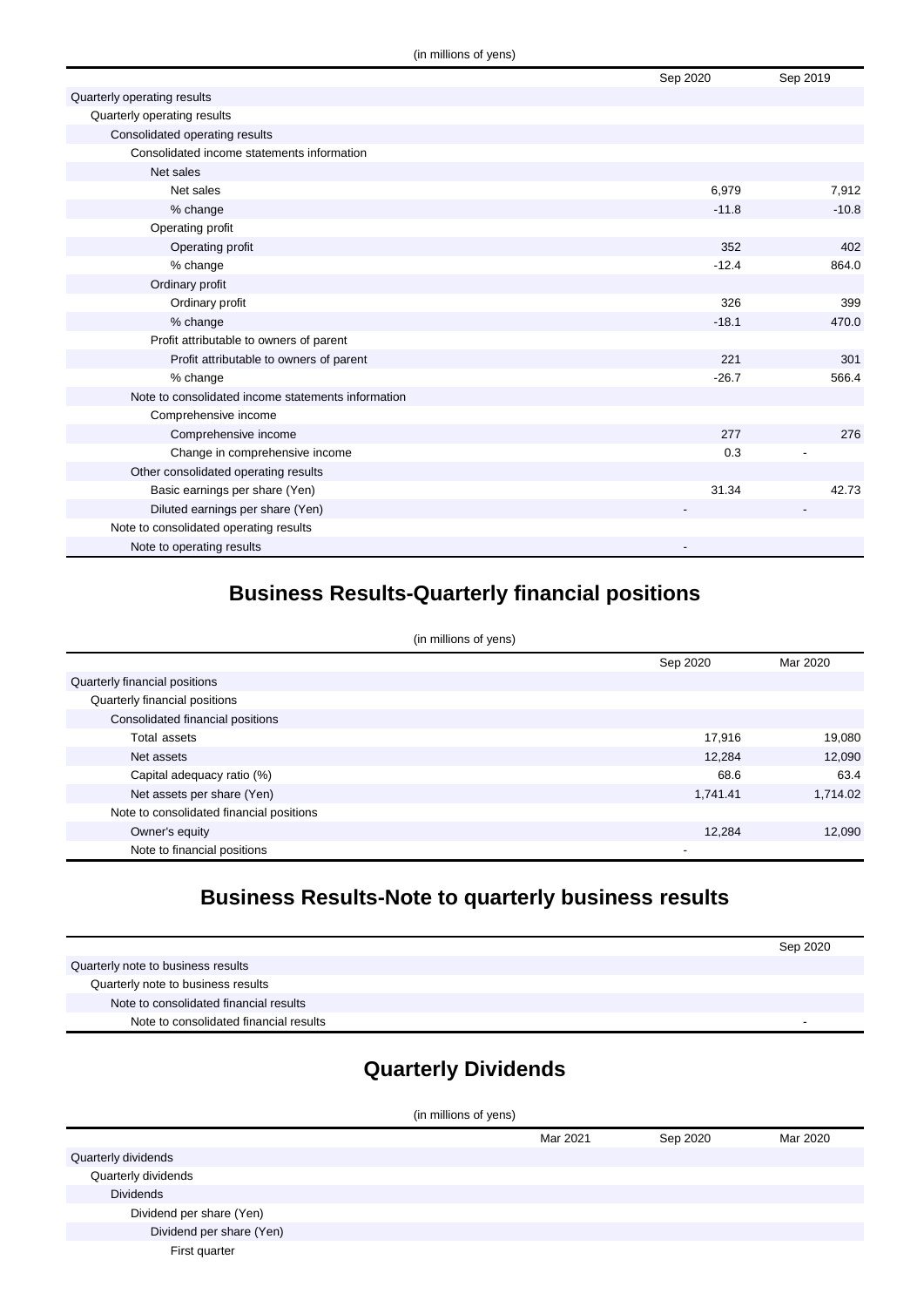| Result                                                                 | $\overline{\phantom{a}}$ |       |
|------------------------------------------------------------------------|--------------------------|-------|
| Second quarter                                                         |                          |       |
| Result                                                                 | 10.00                    | 10.00 |
| Third quarter                                                          |                          |       |
| Result                                                                 |                          |       |
| Forecast                                                               | ٠                        |       |
| Upper                                                                  |                          |       |
| Lower                                                                  | ٠                        |       |
| Year end                                                               |                          |       |
| Result                                                                 |                          | 12.00 |
| Forecast                                                               | 12.00                    |       |
| Upper                                                                  | $\overline{\phantom{a}}$ |       |
| Lower                                                                  | ۰                        |       |
| Annual                                                                 |                          |       |
| Result                                                                 |                          | 22.00 |
| Forecast                                                               | 22.00                    |       |
| Upper                                                                  |                          |       |
| Lower                                                                  | ٠                        |       |
| Correction of dividend forecast from the most recent dividend forecast |                          |       |
| Correction of dividend forecast from the most recent dividend forecast |                          |       |
| Annual                                                                 |                          |       |
| Note to dividends                                                      |                          |       |
| Note to dividends                                                      |                          |       |
| Annual                                                                 |                          |       |

## **Quarterly Forecasts**

#### (in millions of yens)

|                                      | Mar 2021                 |         |
|--------------------------------------|--------------------------|---------|
| Quarterly forecasts                  |                          |         |
| Quarterly forecasts                  |                          |         |
| Title for forecasts                  | 2021<br>2021<br>31       | 2020    |
| Preamble to consolidated forecasts   |                          |         |
| Preamble to forecasts                |                          |         |
| Main table of consolidated forecasts |                          |         |
| Net sales                            |                          |         |
| Net sales                            |                          |         |
| Forecast                             |                          | 14,800  |
| Upper                                |                          |         |
| Lower                                |                          |         |
| % change                             |                          |         |
| Forecast                             |                          | $-11.5$ |
| Upper                                |                          |         |
| Lower                                |                          |         |
| Operating profit                     |                          |         |
| Operating profit                     |                          |         |
| Forecast                             |                          | 553     |
| Upper                                |                          |         |
| Lower                                | $\overline{\phantom{a}}$ |         |
| % change                             |                          |         |
| Forecast                             |                          | $-39.8$ |
| Upper                                |                          |         |
| Lower                                |                          |         |
| Ordinary profit                      |                          |         |
| Ordinary profit                      |                          |         |
| Forecast                             |                          | 493     |
| Upper                                |                          |         |
| Lower                                |                          |         |
| % change                             |                          |         |
| Forecast                             |                          | $-47.8$ |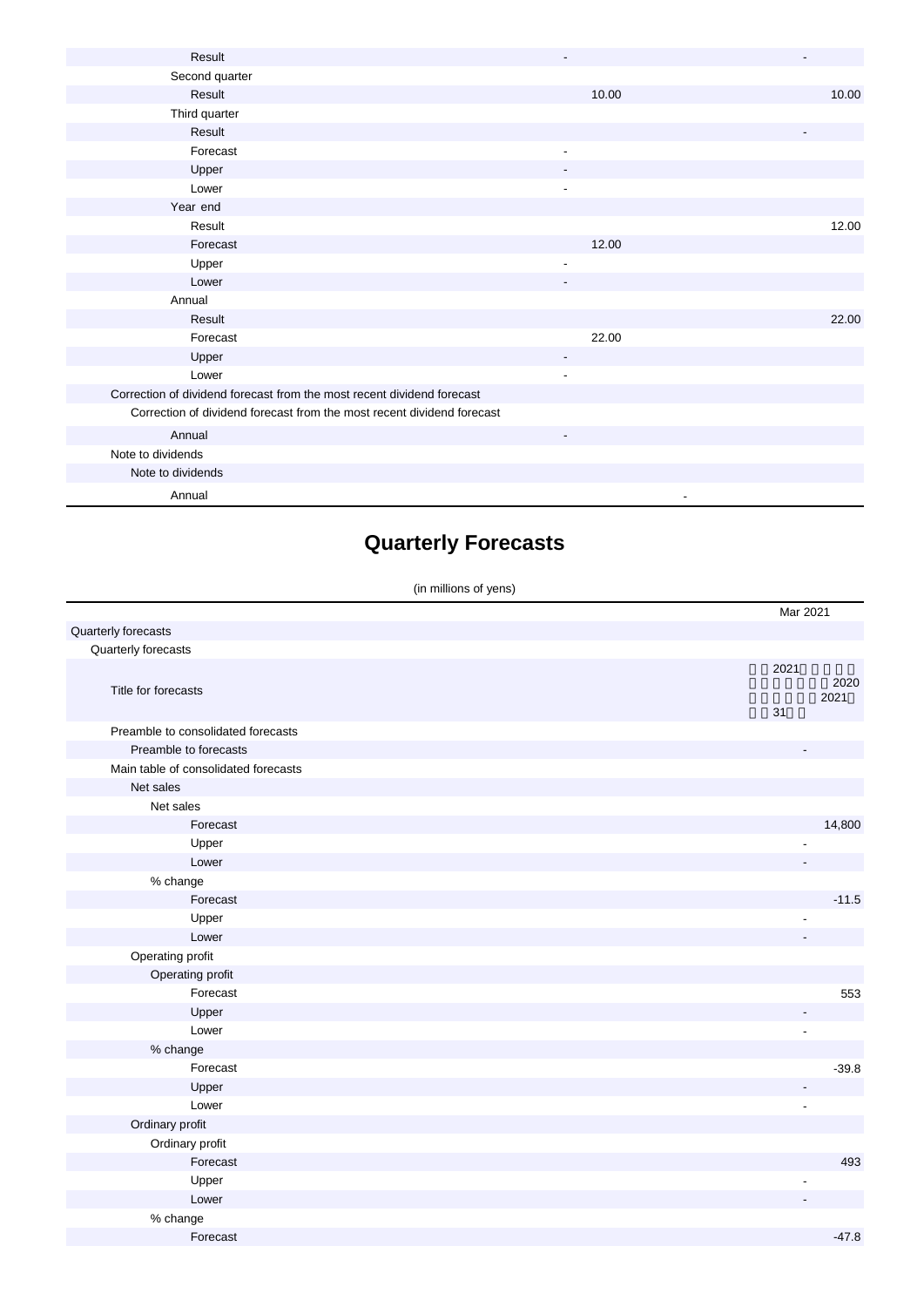| Upper                                                                    |         |
|--------------------------------------------------------------------------|---------|
| Lower                                                                    |         |
| Profit attributable to owners of parent                                  |         |
| Profit attributable to owners of parent                                  |         |
| Forecast                                                                 | 323     |
| Upper                                                                    |         |
| Lower                                                                    |         |
| % change                                                                 |         |
| Forecast                                                                 | $-51.3$ |
| Upper                                                                    |         |
| Lower                                                                    |         |
| Basic earnings per share (Yen)                                           |         |
| Basic earnings per share (Yen)                                           |         |
| Forecast                                                                 | 45.88   |
| Upper                                                                    |         |
| Lower                                                                    |         |
| Note to consolidated forecasts                                           |         |
| Note to forecasts                                                        |         |
| Correction of financial forecast from the most recent financial forecast |         |
| Correction of financial forecast from the most recent financial forecast |         |
| Forecast                                                                 |         |

### **Notes, Quarterly-Material changes in subsidiaries during this period changes in scope of consolidations resulting from change in subsidiaries**

|                                                                                                                                   | Sep 2020 |
|-----------------------------------------------------------------------------------------------------------------------------------|----------|
| Material changes in subsidiaries during this period (Changes in scope of<br>consolidations resulting from change is subsidiaries) |          |
| Material changes in subsidiaries during this period (Changes in scope of<br>consolidations resulting from change is subsidiaries) |          |
| <b>Others</b>                                                                                                                     |          |
| Material changes in subsidiaries during this period (Changes in scope<br>of consolidations resulting from change is subsidiaries) |          |
| Material changes in subsidiaries during this period (Changes in<br>scope of consolidations resulting from change is subsidiaries) |          |
| Number of subsidiaries newly consolidated                                                                                         |          |
| Name of subsidiaries newly consolidated                                                                                           |          |
| Number of subsidiaries excluded from consolidation                                                                                |          |
| Name of subsidiaries excluded from consolidation                                                                                  |          |
| Note to material changes in subsidiaries during this period                                                                       |          |
| Note to material changes in subsidiaries during this period                                                                       |          |

### **Notes, Quarterly-Applying of specific accounting of the consolidated quarterly financial statements**

|                                                                                               | Sep 2020  |
|-----------------------------------------------------------------------------------------------|-----------|
| Applying of specific accounting of the consolidated quarterly financial statements            |           |
| Applying of specific accounting of the consolidated quarterly financial<br>statements         |           |
| <b>Others</b>                                                                                 |           |
| Applying of specific accounting of the consolidated quarterly financial<br>statements         |           |
| Applying of specific accounting of the consolidated quarterly<br>financial statements         | true      |
| Note to applying of specific accounting of the consolidated quarterly<br>financial statements |           |
| Note to applying of specific accounting of the consolidated<br>quarterly financial statements | .7<br>(3) |